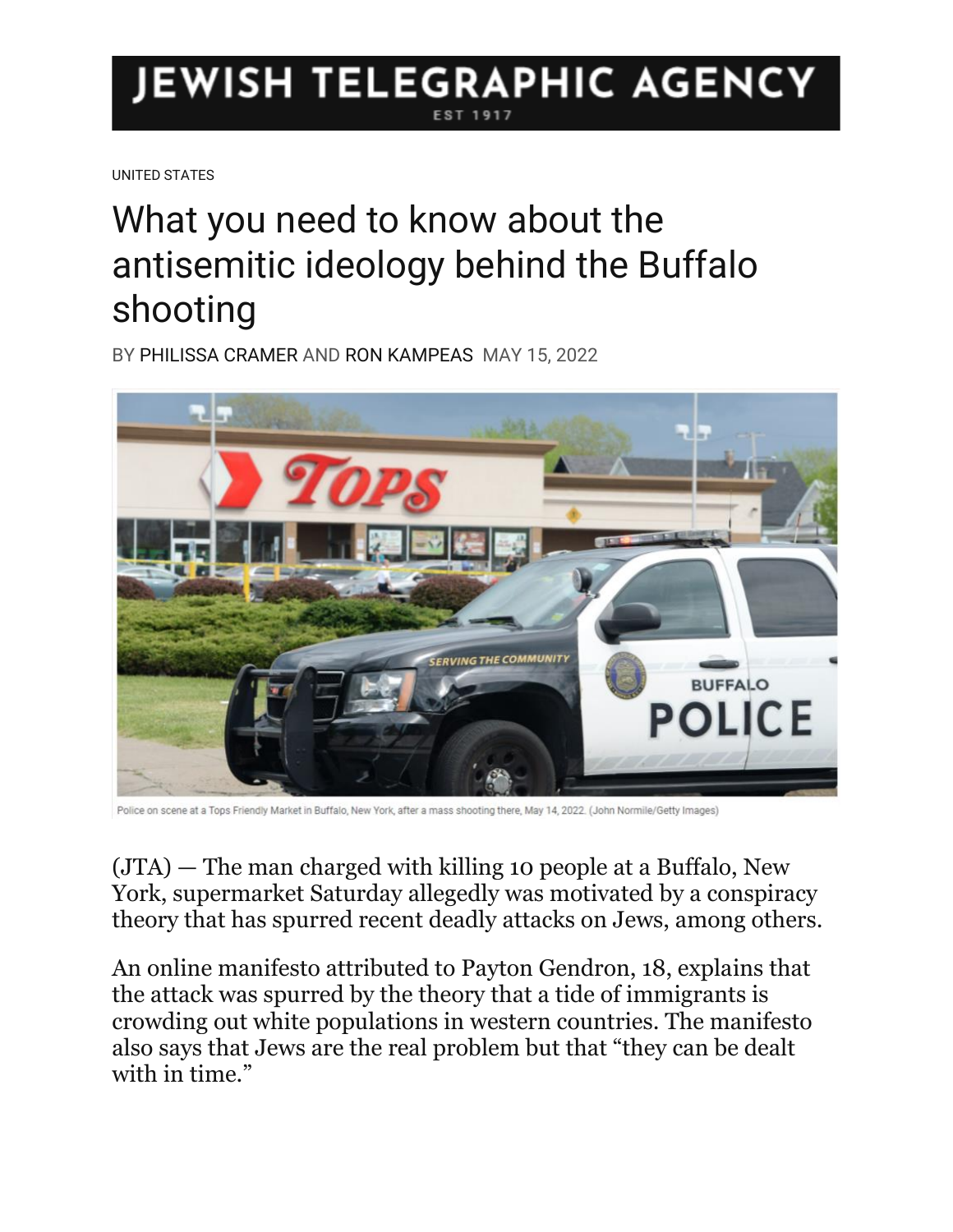The Tops supermarket, located just a few miles from the Canadian border, was chosen because it is in an area with many Black residents, the manifesto says. Eleven of the 13 people shot there were Black, local law enforcement officials said.

Law enforcement authorities are working to verify that the manifesto was written by Gendron, who was arrested at the scene and later charged with first-degree murder. The U.S. Justice Department is investigating the shooting as "a hate crime and an act of racially motivated violent extremism," Attorney General Merrick Garland said in a statement.

The baseless theory outlined in the manifesto is known as "Great Replacement" and [has united white supremacists across borders in](https://www.jta.org/2020/02/20/global/united-by-hatred-of-jews-and-immigrants-white-supremacists-are-increasingly-working-together-across-borders)  [their hatred of Jews and immigrants.](https://www.jta.org/2020/02/20/global/united-by-hatred-of-jews-and-immigrants-white-supremacists-are-increasingly-working-together-across-borders) Replacement theory has inspired multiple antisemitic and extremist attacks, including the [2018](https://www.jta.org/2018/10/28/united-states/hias-immigrant-aid-group-vilified-pittsburgh-gunman-vows-not-back)  [Pittsburgh synagogue shooting](https://www.jta.org/2018/10/28/united-states/hias-immigrant-aid-group-vilified-pittsburgh-gunman-vows-not-back) in which 11 Jews were murdered; [the](https://www.jta.org/quick-reads/new-zealand-jews-sickened-devastated-by-deadly-mosque-shootings)  [2019 attack on a New Zealand mosque](https://www.jta.org/quick-reads/new-zealand-jews-sickened-devastated-by-deadly-mosque-shootings) that killed 51; and [the 2019](https://www.jta.org/2019/08/05/united-states/the-el-paso-shooting-is-being-investigated-as-domestic-terrorism-does-it-matter)  [massacre at a Texas Wal-Mart that targeted Hispanic immigrants.](https://www.jta.org/2019/08/05/united-states/the-el-paso-shooting-is-being-investigated-as-domestic-terrorism-does-it-matter)

In 2017, [white supremacists marching in Charlottesville,](https://www.jta.org/2017/08/13/united-states/hate-in-charlottesville-the-day-the-nazi-called-me-shlomo) Virginia, infamously chanted "Jews will not replace us."

The manifesto cites the perpetrator of the New Zealand massacre as a chief inspiration and says that its author learned about the dangers of immigration from online research, including on 4chan, a website popular among right-wing trolls.

The theory has gained significant traction in right-wing media and politics. Tucker Carlson, the top-rated Fox News Channel opinion host, has trafficked for more than a year in replacement rhetoric. In one passage in the manifesto allegedly written by Gendron, the writer echoes Carlson's phrasing in [a notorious September 2018 segment,](https://www.washingtonpost.com/blogs/erik-wemple/wp/2018/09/10/face-it-tucker-carlson-your-anti-diversity-segment-was-racist/) which began, "How precisely is diversity our strength?" The manifesto launches a similar salvo, "Why is diversity said to be our greatest strength?"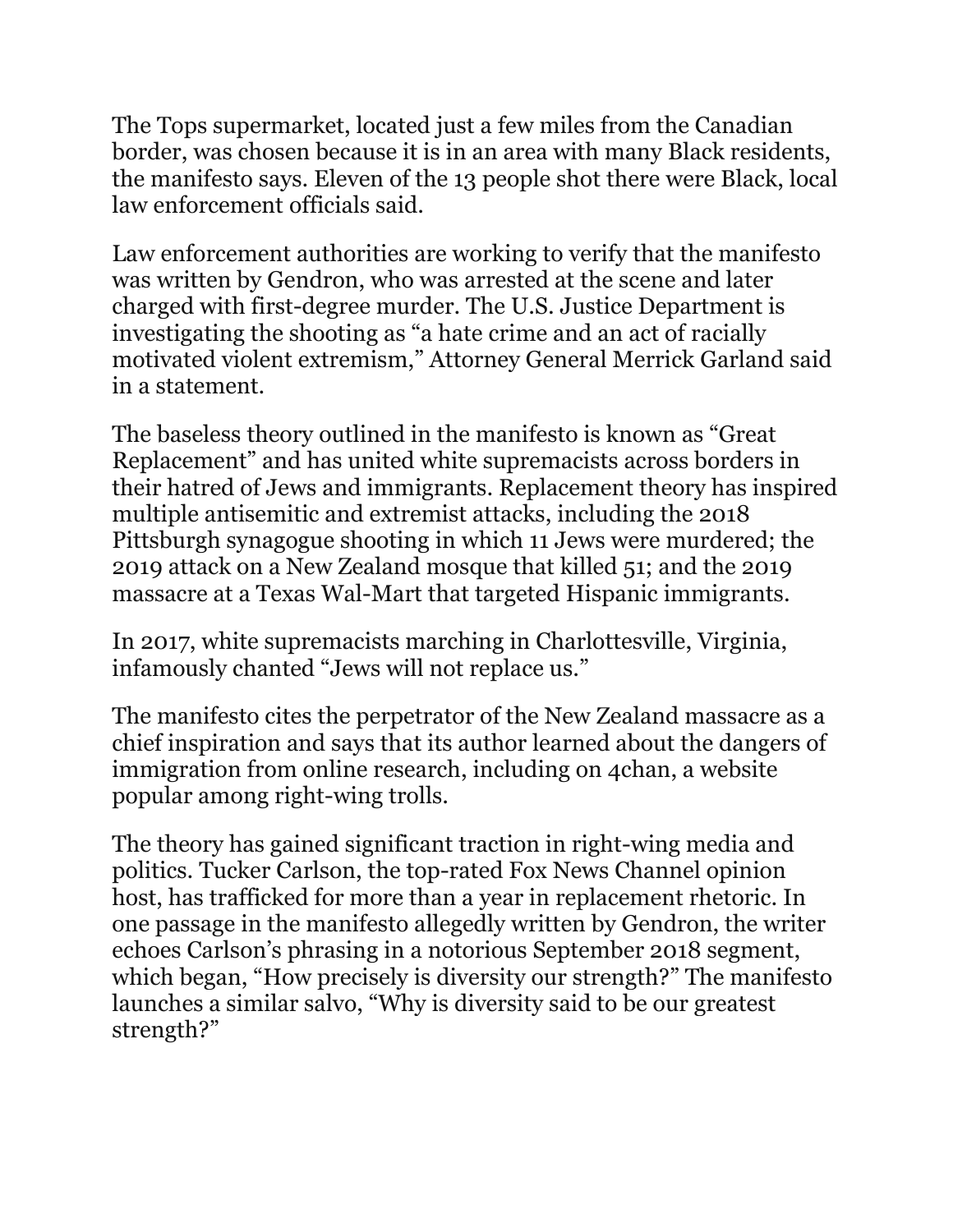

Tucker Carlson speaking on Fox News on April 9, 2021. Carlson's comments about immigrants prompted the Anti-Defamation League to call for his firing. (Screenshot)

The [Anti-Defamation League called on Fox News to fire Carlson after](https://www.jta.org/2021/04/09/united-states/adl-chief-calls-for-tucker-carlsons-ouster-after-fox-news-host-endorses-white-supremacist-conspiracy-theory)  [the host explicitly defended replacement theory](https://www.jta.org/2021/04/09/united-states/adl-chief-calls-for-tucker-carlsons-ouster-after-fox-news-host-endorses-white-supremacist-conspiracy-theory) on air last year. Fox executives [rejected the call.](https://www.jta.org/2021/04/12/united-states/fox-news-to-adl-we-wont-fire-tucker-carlson-for-endorsing-a-white-supremacist-theory)

"Horrified by the #Buffalo shooting which is apparently motivated by #antisemitism and #racism," ADL CEO Jonathan Greenblatt tweeted Saturday night. "The rhetoric that fuels hate-filled conspiracies has to stop. … These are the consequences of conspiracies going unchecked."

Replacement theory has gained currency among some Republican officials, including Rep. Elise Stefanik of New York, whose [hometown](https://www.timesunion.com/opinion/article/Editorial-How-low-Ms-Stefanik-16465746.php)  [newspaper in Albany decried her invocation of the theory in an](https://www.timesunion.com/opinion/article/Editorial-How-low-Ms-Stefanik-16465746.php)  [editorial](https://www.timesunion.com/opinion/article/Editorial-How-low-Ms-Stefanik-16465746.php) last fall. [An Associated Press poll released last week](https://www.washingtonpost.com/politics/2022/05/09/nearly-half-republicans-agree-with-great-replacement-theory/) found that half of Republicans in the United States agree at least partially with the idea that there is an intentional effort to crowd white Americans out with immigrants.

Structured largely in a question-and-answer format and accompanied by collected memes and internet citations, the manifesto explicitly states that the author is driven by hatred of Jews.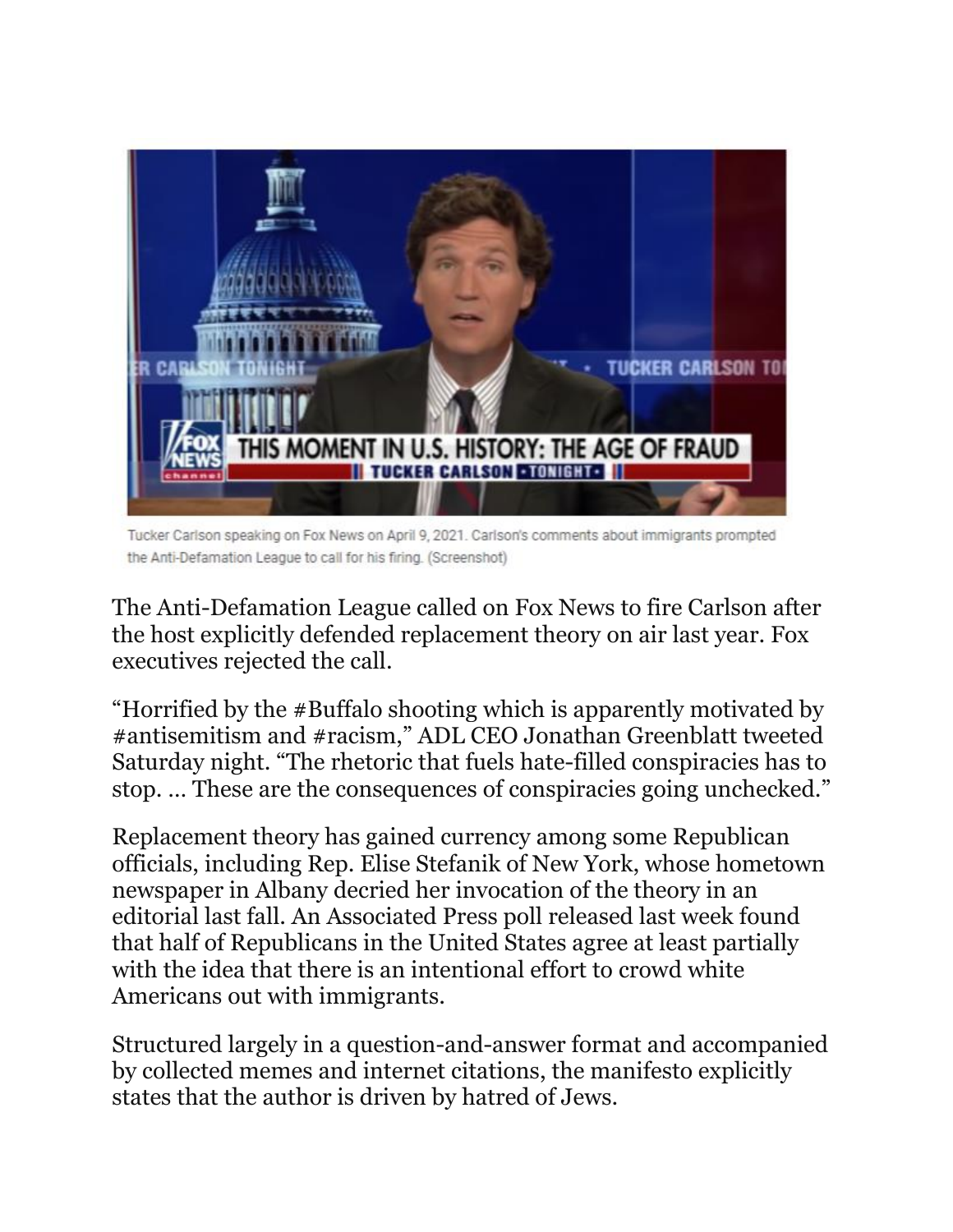The author says he departs from many white supremacists in concluding that Jews are, for the most part, white. But, citing pages of quotations from the Talmud, he says Jews are polluted by learning that "they are God's chosen people and they are permitted to hate and exploit the goyim" or non-Jews, and to engage in pedophilia. (Purported fear of pedophilia is also central to [QAnon, another](https://www.jta.org/2020/09/18/politics/qanon-is-an-old-form-of-anti-semitism-in-a-new-package-experts-say)  [conspiracy theory with antisemitic roots](https://www.jta.org/2020/09/18/politics/qanon-is-an-old-form-of-anti-semitism-in-a-new-package-experts-say) that has gained widespread currency on the American right.)

"Are you an anti-semite? YES!!" the manifesto reads in one place. Later, the author answers the question, "Why attack immigrants when the Jews are the issue?" The answer reads, in part: "They can be dealt with in time."

The manifesto cites [George Soros, the Hungarian-born Jewish](https://www.jta.org/2020/09/08/united-states/what-you-need-to-know-about-george-soros-the-jewish-philanthropist-still-at-the-center-of-right-wing-conspiracy-theories)  [billionaire and philanthropist who is a boogeyman for right-wing](https://www.jta.org/2020/09/08/united-states/what-you-need-to-know-about-george-soros-the-jewish-philanthropist-still-at-the-center-of-right-wing-conspiracy-theories)  [conspiracy theories](https://www.jta.org/2020/09/08/united-states/what-you-need-to-know-about-george-soros-the-jewish-philanthropist-still-at-the-center-of-right-wing-conspiracy-theories), as "majorly responsible for the destruction of our White culture." It also says that Jews are driving the rise of critical race theory, an academic idea about the ways in which racism is embedded in society that has become a recent rallying cry for rightwing activism.